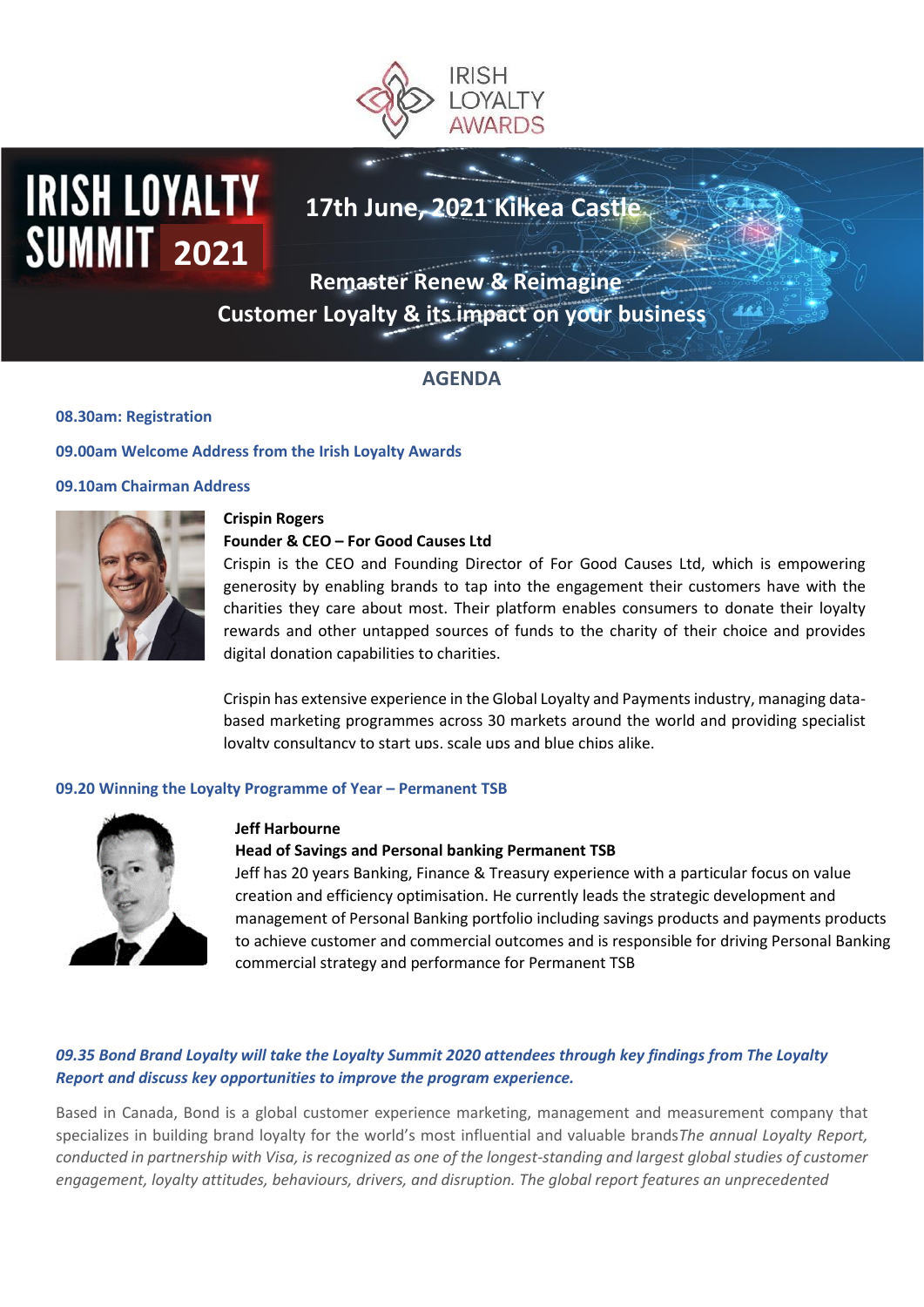*assessment of more than 900 loyalty programs in 20+ markets by more than 55,000 consumers across a range of key sectors including payments, retail, grocery, gas, dining, hotel, airline, entertainment, CPG, and coalition.*



#### **Kyle West**

#### **Managing Director, Global Insights, Bond Brand Loyalty Canada**

Kyle West helps brands understand the changing landscape of loyalty and customer engagement, delivering actionable insights and thought-leadership that support the marketing strategies of clients and partners in multiple geographies around the globe.

## **10.30am Lessons in Building Loyalty from Retailers** understand the attitudes and Merchants understand the attitudes of Key learning from the largest Retail loyalty programme in Ireland SuperValu, Real Rewards



# **Proven track record of developing insight-driven digital and digital and discrete marketing, new and discrete marketing, new and discrete marketing, new and discrete marketing, new and discrete marketing, new and discrete**

#### **Loyalty Programme Manager SuperValu <br>**

Margaret is the Programme Manager for SuperValu Real Rewards. For the past seven years, Margaret has managed Real Rewards, overseeing a transformation and a complete relaunch as Irelands first coalition programme - partnering with leading brands across key sectors.

Real Rewards is constantly pushing ahead on App technology, CX design, digital marketing, retailer and call centre insights to drive programme engagement.

Margaret has big ambitions for 2020 and can see first-hand the value of Loyalty in driving SuperValu's performance in a highly competitive Irish grocery market, where little divides the top three grocery retailers in the country.

#### **11.15am: Coffee Break**

#### **11.30 The Rise in Purpose as a consideration and requirement in Loyalty Programmes**

**Chairperson Crispin Rogers** 

#### **12.00pm: Loyalty Liability Management**

*Effectively managing loyalty program liability in currency-based or deferred reward loyalty models. Review of the key financial considerations in planning and managing a customer loyalty program.*



#### **Ken Cregan Head of Customer Experience at EY**

Over 15 years' experience as a business and IT consultant within Financial Services, telecommunications and manufacturing. Specific expertise in the area customer experience transformation and has designed and lead some of the most innovative and challenging transformation programmes within the Retail Banking sector.

**12.45pm: Lunch**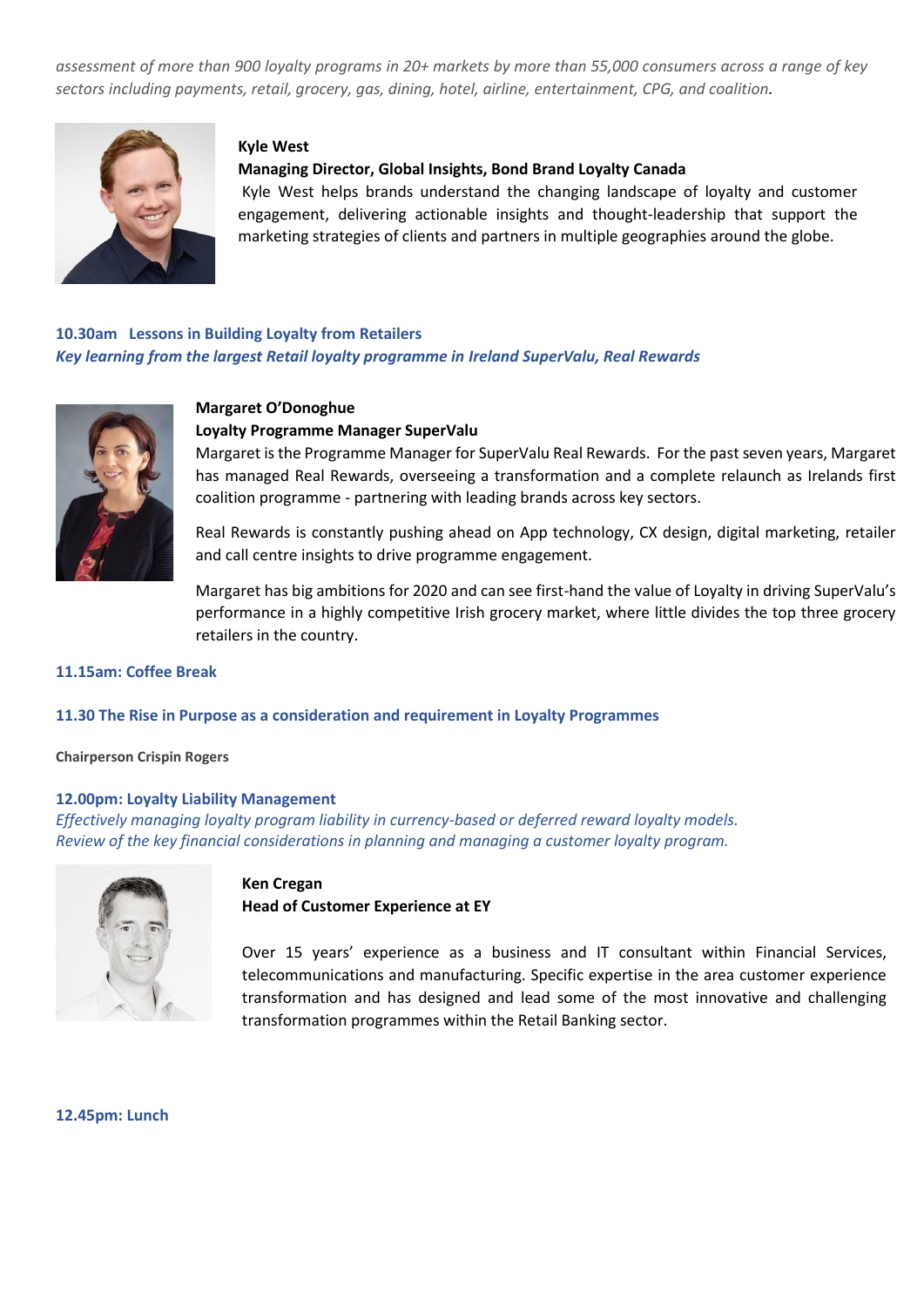## **1.45pm: Formal Qualification in Loyalty Management**  *Launch of the Pan European* Certified Loyalty Marketing Professional™ *(CLMP***) workshop**

Meeting the demand for training and professional growth among data-driven, customer-centric marketers around the world, the Loyalty Academy has conducted seminars and/or full certification workshops in 5 countries to date – Australia, New Zealand, Canada, Brazil and the US. Ireland marks the first time the educational offerings of the Loyalty Academy have been brought to the Euro Zone.

The CLMP workshop has helped ground hundreds of marketers in the concepts, best practices, and tools needed to successfully compete in the growing Customer Engagement and Loyalty industry. The Dublin workshop will also be led by Capizzi in September 2020, a long-time activist for the European Loyalty marketplace. Mike will provide an overview of the CLMP workshop and what you can expect to learn over the two days.

#### **02.00 pm: Case Study Sky VIP Programme**

*Why the SKY VIP programme won New loyalty Launch of the year and what has happened since?*



# **Orlaith Ryan**

#### **Customer Director Sky Ireland**

Orlaith Ryan is the Customer Director for Sky Ireland, with responsibility for the growth and retention of the customer base, including the sales and base management of Sky Sports, Sports Extra, Sky Cinema, Boxsets and Ultimate on Demand. Sky VIP is a key programme within the Customer plan for Sky Ireland and seeks to reward existing customers for their tenure with Sky.

Orlaith joined Sky Ireland in 2016, having spent over 15 years working across the telecoms,

#### *02.40pm: The Six Competencies of Loyalty Marketing*

What does it take to be exceptional in the discipline of loyalty marketing? What skills are most important and why? Do you have the required competence?

In this session we'll explore the 6 foundational elements that drive loyalty competence and provide a framework developed by the Loyalty Academy for self- evaluation.



#### **Mike Capizzi, CLMP, Dean of the Loyalty Academy**

Mike is the Dean of the Loyalty Academy, a Wise Marketer Group company, and the founding partner in Marketing Strategists, a US-based, loyalty consulting firm. His body of work reflects a global practice with over 200 clients served and he has designed, launched, operated, analysed or shut down over 80 individual loyalty marketing programs across all vertical markets.

A 45+ year veteran of the Marketing Services industry with deep knowledge of the Loyalty Marketing space, Mike is a globally recognized speaker and author in the loyalty arena and is a Certified Loyalty Marketing Professional™ (CLMP). He has taught loyalty and marketing courses to more than 1,000 professionals and students at five US universities and among practitioners in fifteen different countries.